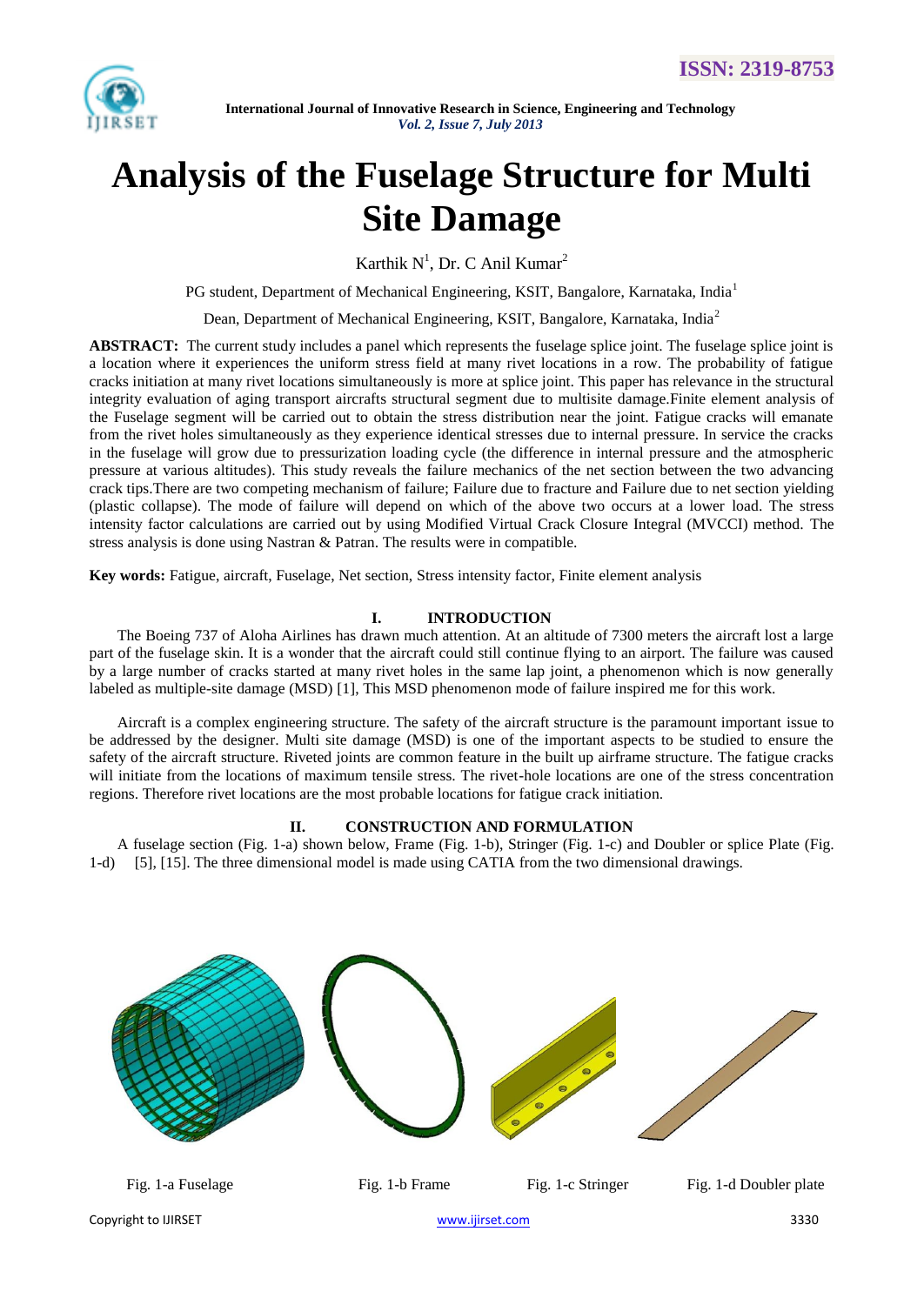

| Table 1: Fuselage Structure Dimensions |  |
|----------------------------------------|--|
|----------------------------------------|--|

|                                   | Descriptions                |                | Specifications           |                                                          |
|-----------------------------------|-----------------------------|----------------|--------------------------|----------------------------------------------------------|
|                                   | Radius of fuselage          |                | 1250 mm                  |                                                          |
|                                   | Length of fuselage          |                | 3000 mm                  |                                                          |
|                                   | Radius of doubler plate     |                | $1246$ mm                |                                                          |
|                                   | Length of the doubler plate |                | 3000 mm                  |                                                          |
|                                   | Pitch of Rivets             |                | 25mm                     |                                                          |
|                                   | Thickness of fuselage       |                | 1.2 <sub>mm</sub>        |                                                          |
|                                   | Thickness of doubler plate  |                | 2mm                      |                                                          |
|                                   | Rivets diameter             |                | $5 \text{ mm}$           |                                                          |
| Table 2: Material Properties [15] |                             |                |                          |                                                          |
| <b>MATERIAL</b>                   | Young's Modulus             | Yield Strength | <b>Ultimate Strength</b> | <b>SIF</b>                                               |
|                                   | (GPa)                       | (MPa)          | (MPa)                    | $(MPa-m^{1/2})$                                          |
| Al 2024 T351                      | 73                          | 280            | 470                      | 26 S-L Direction<br>32 T-L Direction<br>37 L-T Direction |

**Load Case-Aircraft Cabin Pressurization:** Aircraft are flown at high altitudes for two reasons. First, an aircraft flown at high altitude consumes less fuel for a given airspeed than it does for the same speed at a lower altitude because the aircraft is more efficient at a high altitude. Second, bad weather and turbulence may be avoided by flying in relatively smooth air above the storms.

Considering the average flying altitude as 30,000 feet (Max) where the Atmospheric pressure will be around 4.4 psi and atmospheric pressure at sea level will be around 14.7 psi. The pressure variation on the fuselage ranges from 14.7 psi to 4.4 psi, i.e. in an average the differential pressure on the fuselage cabin is taken as 10 psi.

## **III. ANALYSIS OF LONGITUDINAL SPLICE JOINT IN THE FUSELAGE SEGMENT**

**A. FEM modeling of Fuselage Segment:** After completing the geometric modeling of the fuselage segment the doubler plate is meshed first and these elements are transformed to the fuselage then using tria element connectivity is given for entire model. Finally tria and quad elements are checked and duplicate elements are also checked. Normal's of the elements are made unidirectional. Now it is ready for applying material and elemental properties. The fuselage model is assigned with all degrees of freedom for shell elements. It implies that shell elements are completely fixed. The Beam elements are arrested for translation in z direction (Fig. 2). The fuselage is loaded with internal pressure of 10 psi.

**B. Post Processing:** By using the marker plot randomly 10 elements are selected and hoop stress is observed shown in Fig. 2. When compared with the theoretical values its matching, the theoretical values come around 7.29 kg/mm<sup>2</sup>.



Fig. 2 Hoops Stress Distribution

**C. Local Analysis of the Fuselage Panel:** Here the fuselage skin is treated as a panel and rivets are made using respective rivet diameter instead of 1D beam element. The rivets are assigned multi point constraints and analysis is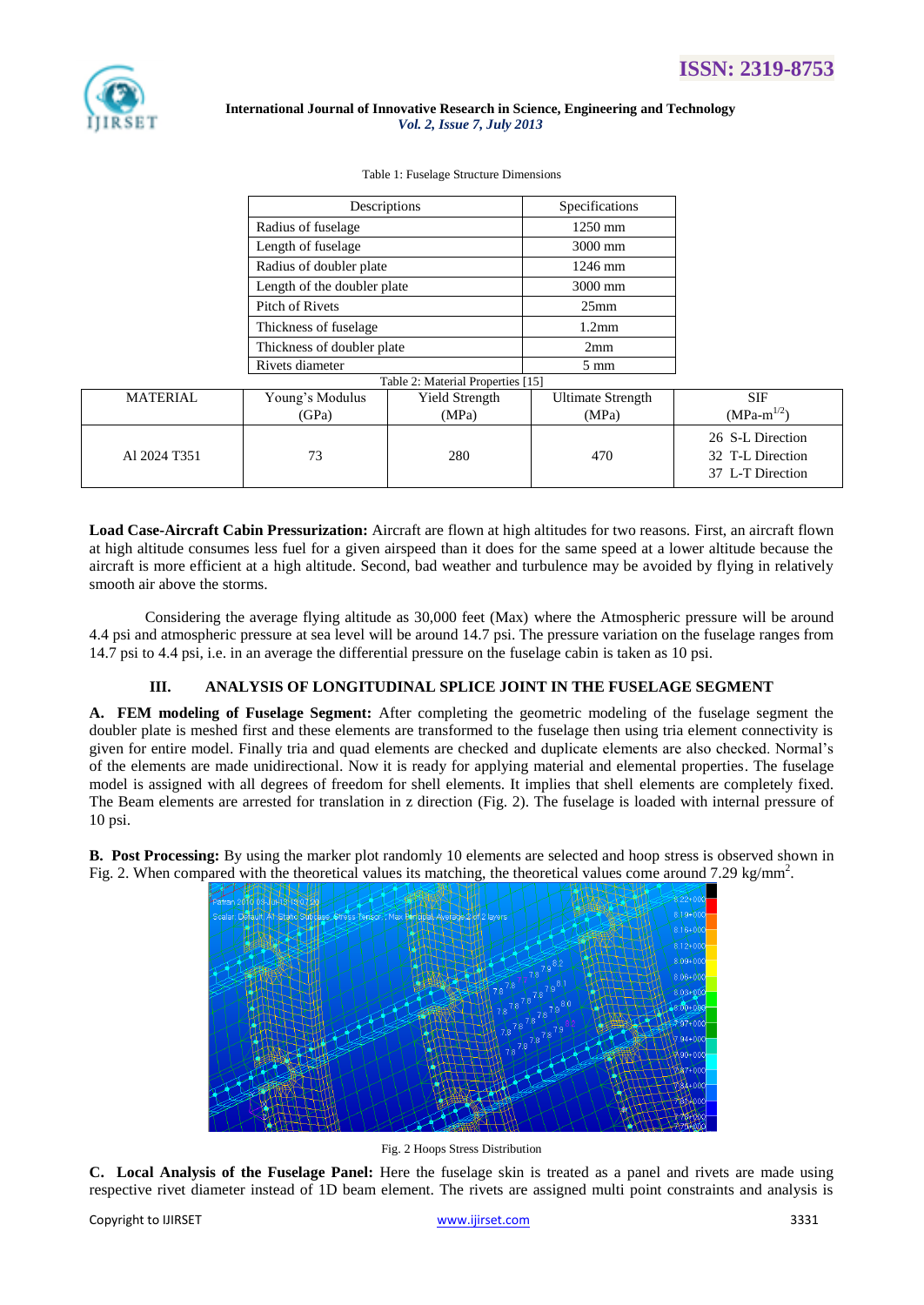

carried out to find out the maximum elemental stress and exact location of crack initiation. The geometric model is constructed as panel represents fuselage skin with dimensions 800 mm width, 250 mm height and 1.2 mm thickness. The splice joint dimensions as 100 mm width, 250 mm height and 2 mm thickness. The boundary of the fem model is depicted in Fig. 3.





**D. Finite Element Modeling of Fuselage Panel:** The finite element model consists of 2D shell elements and Multi Point Constraints (MPC). The splice joint is meshed first then transform the corresponding elements to the fuselage skin, afterwards using tria elements meshing is completed and connectivity is maintained shown in Fig. 4.

| 0 T<br>n a                                             |
|--------------------------------------------------------|
| ā<br>ö<br>۰<br>۰<br>r.<br>w                            |
| 9<br>٥º<br>o<br>Ш<br>н.                                |
| $\frac{1}{2}$                                          |
| 4D)<br>4<br>O<br>÷<br>o                                |
| ģ<br>۰<br>Ħ<br>$\frac{1}{2}$<br>÷                      |
| n e<br>E<br>₩<br>о                                     |
| ×<br>ρř.<br><b>HEREBY</b><br>ο<br>$\frac{1}{\sqrt{2}}$ |
| $\circ$<br>O<br>Ŧ<br>w                                 |
|                                                        |

Fig. 4 Meshing of Fuselage Panel Along With MPC

**E. Load and Boundary conditions for Fuselage Panel:** The material and element properties are same for the FEM model. For local analysis the load acting on the fuselage skin is calculated using hoop stress. The hoop stress is equated with tensile stress.

 $\sigma_{\text{hoop}} = \sigma_{\text{tensile}} = \frac{P}{A}$ A

 $P =$  Load on the fuselage (kg) and  $A =$  Area of the Plate (mm<sup>2</sup>).

 $P = \sigma_{hoop}$  x A

 $P = 7.29 \times 250 \times 1.2$ 

$$
P = 2187 \text{ kg}
$$

The single load can be converted to distributed load by equation

 $UDL = \frac{P}{I}$ L

 $UDL = 8.75$  kg/mm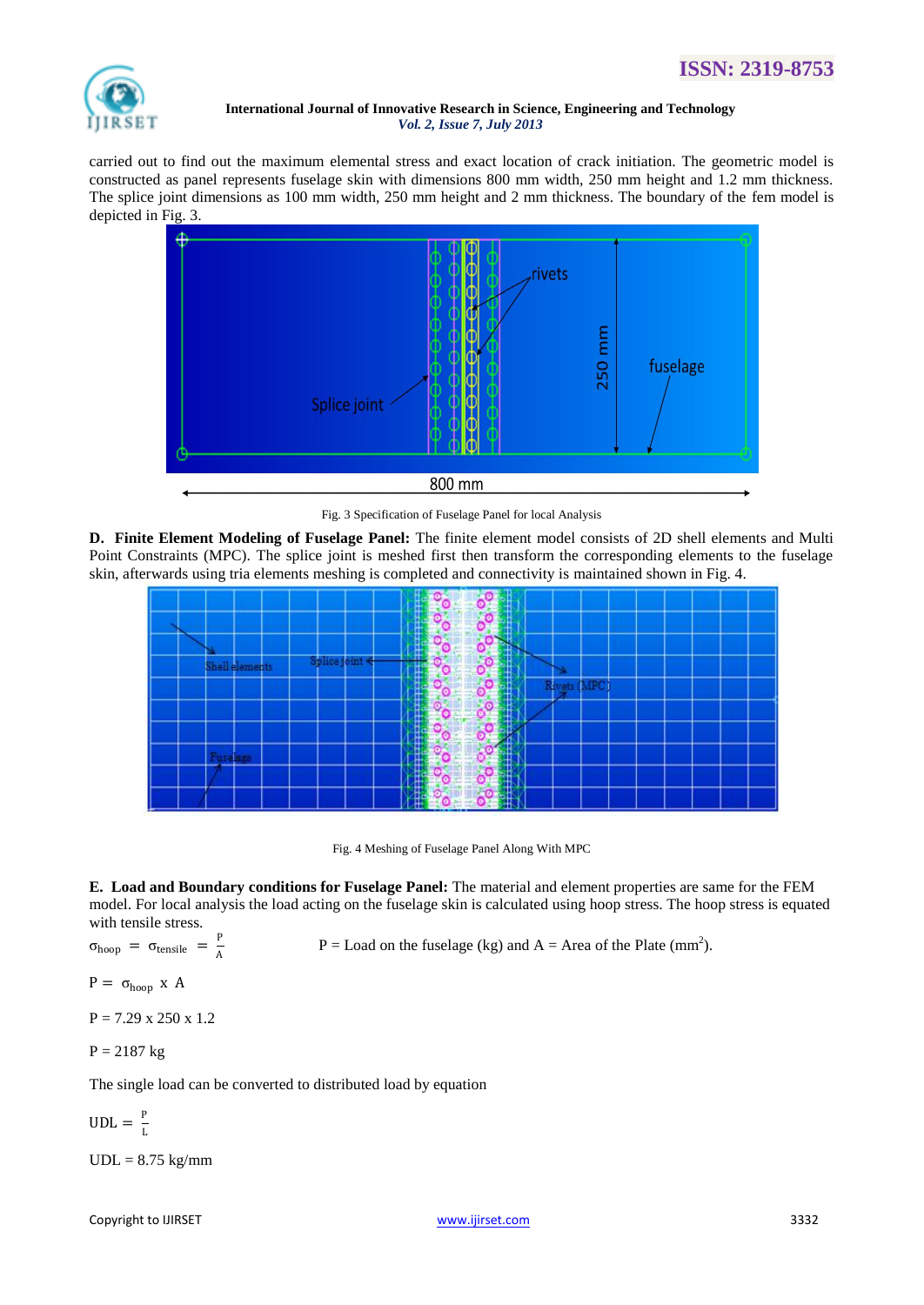

The 8.75 kg/mm uniformly distributed load is applied .To avoid the bending of plate we are going to arrest translational motion in z direction. Now the FEM model is ready for analysis.

**F. Review of results for Fuselage Segment:** The results are requested for grid point force balance while solving the model. After solving maximum elemental stress is noted at the rivet location and reaction forces are observed at the rivet locations in loading direction. The reaction forces are shown in Fig. 5. It is clear that the reaction forces are equal and opposite in direction and the sum of all the reaction forces will give the value of applied load.



Fig. 5 Reaction Forces at Rivet Location in Loading Direction

One can clearly notice that there is a chance for emerging of multiple site cracks in the fuselage structure because everywhere in the rivet location identical stresses are observed. This indicates that when the structure is experiencing the fluctuating loads because of the pressurization cycles fatigue cracks will get initiated from multiple locations in a row of rivets. The crack must initiate from the outer row of rivets because stresses are higher in the outer row of rivets than inner row of rivets. Now the value of maximum elemental stress is used for shoot up the load in Local Analysis. The maximum elemental stress is found to be 30 kg/mm<sup>2</sup> and this result is reviewed in marker plot shown in Fig. 6.



#### Fig. 6 Location of Maximum Elemental Stress

**G. Analysis of Fuselage Panel**: From the above analysis we are getting maximum elemental stress at rivet locations. The middle row rivets shows minimum forces, hence adjacent to the middle row rivets are selected for Local analysis. To get exact results only one side of the fuselage plates are taken for Local analysis and loading is been extracted from the global analysis and been applied. The same mesh will be used for further MSD analysis also. Now the modified finite element model for local analysis is shown in Fig. 7.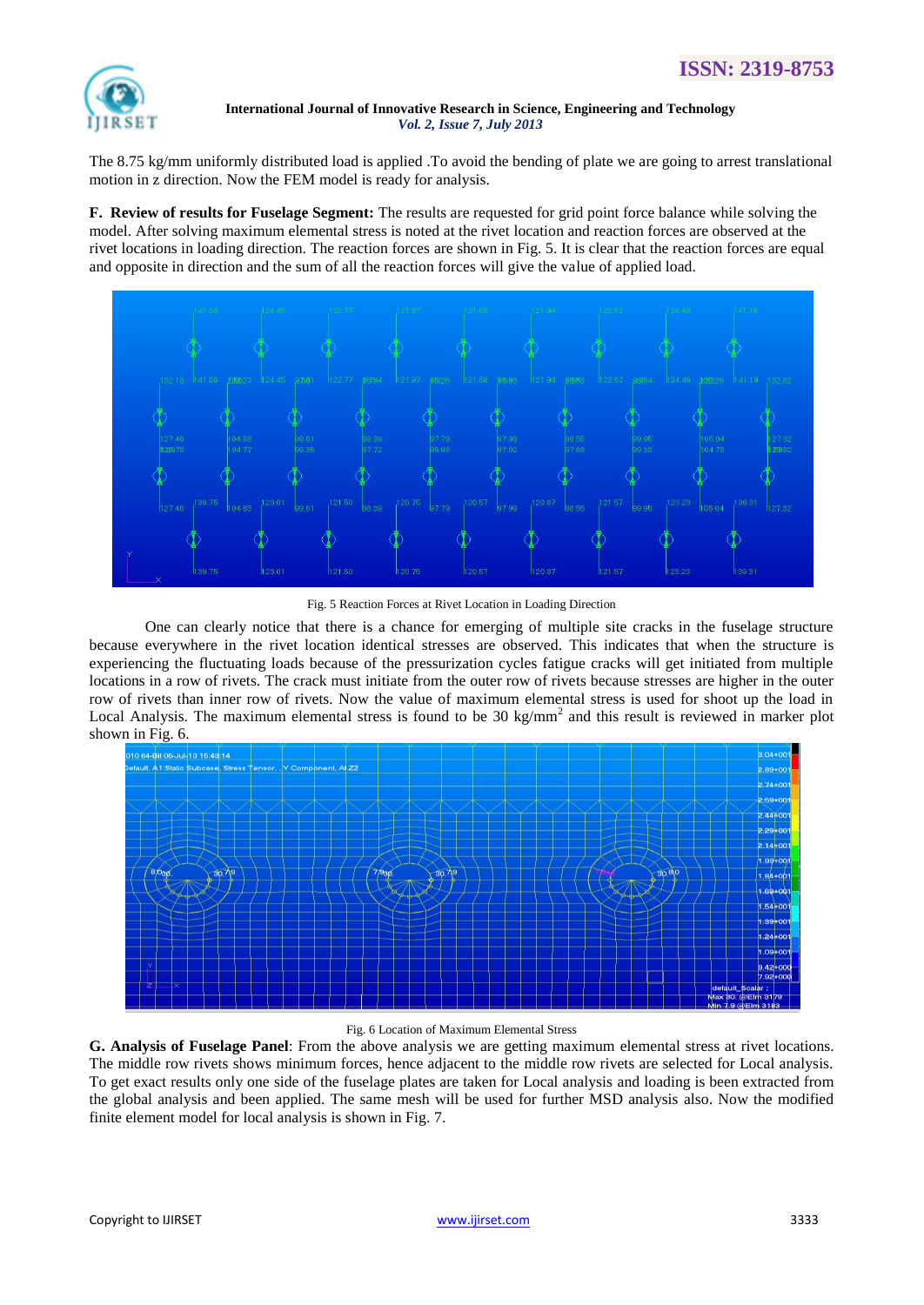



Fig. 7 Finite Element Model for Maximum Elemental Stress Analysis.

**H. Results and Discussions:** The Local analysis of fuselage segment discussed in previous section is analyzed with multiple cracks emanating at the rivet hole. In this section we are going to initiate multiple cracks at the rivet hole and evaluate the net section stress values between the crack tips keeping the maximum elemental stress constant at the rivet hole. The Fig. 8 shows that multiple cracks emanating from the rivet hole in a fuselage segment.



Fig. 8 Initiation of Multiple Site Cracks in Fuselage Segment.

**I. Tabulation of Results for Fuselage segment:** In this section we are tabulating the average elemental stress values between the crack tips and calculating the fracture toughness  $K_I$  by MVCCI method against the crack length. Initially we start from multiple site crack length of 0.776 mm on both side of the rivet hole and continue the iterations with increase of .776 mm of crack length. At each iteration we are evaluating fracture toughness  $K_I$  and average elemental stress values.

|         | Table 3: Average Stress and Fracture Toughness against different Crack Length |  |
|---------|-------------------------------------------------------------------------------|--|
| Half of |                                                                               |  |

| <b>Iterations</b> | Half of<br>Crack length | <b>SIF</b>     | Average stress |
|-------------------|-------------------------|----------------|----------------|
|                   | mm                      | Mpa $\sqrt{m}$ | Mpa            |
| 1                 | 0.776                   | 10.56347       | 84.7           |
| 2                 | 1.552                   | 10.76634       | 95.5           |
| 3                 | 2.328                   | 11.02827       | 99.5           |
| $\overline{4}$    | 3.104                   | 11.15577       | 102.0          |
| 5                 | 3.880                   | 12.1836        | 110.0          |
| 6                 | 4.656                   | 12.61341       | 121.0          |
| 7                 | 5.432                   | 13.19244       | 134.0          |
| 8                 | 6.208                   | 13.86495       | 152.0          |
| 9                 | 6.984                   | 14.7705        | 174.0          |
| 10                | 7.760                   | 15.88561       | 211.0          |
| 11                | 8.536                   | 17.50616       | 258.0          |
| 12                | 9.312                   | 19.94303       | 351.0          |